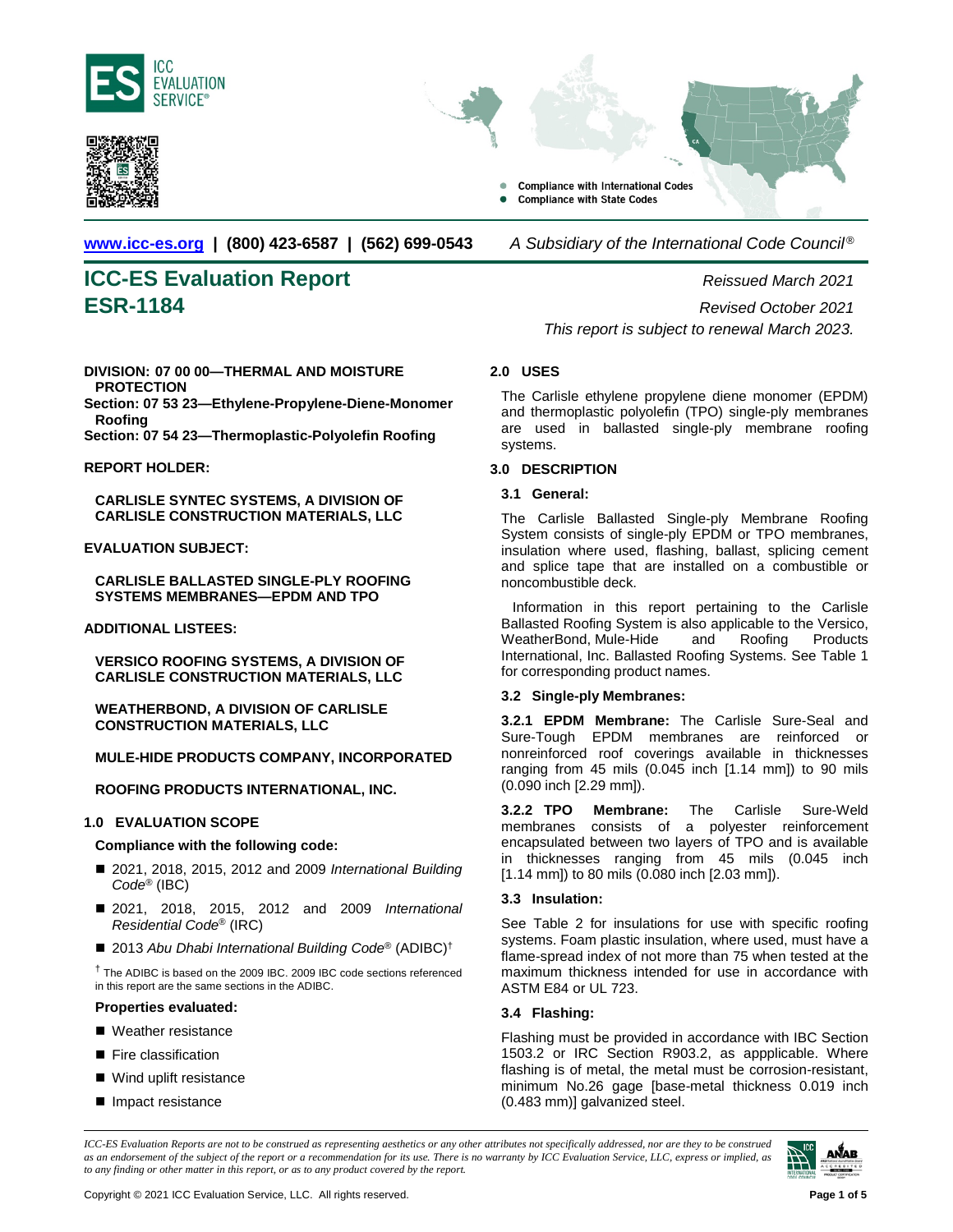#### **3.5 Ballast:**

Under the 2021 IBC and IRC, ballast must comply with 2021 IBC Section 1507.12.3 and ANSI/SPRI RP-4 with stone ballast complying with ASTM D448 or ASTM D7655. Under the 2018, 2015, 2012 and 2009 IBC and IRC, ballast must be provided in accordance with IBC Section 1504.8 and ANSI/SPRI RP-4. Under the 2021, 2018 and 2015 IBC and IRC, nominally  $1^{1}/_{2}$ -inch or  $2<sup>1</sup>/2$ -inch smooth river bottom stone must be as specified in ASTM D448 or ASTM D7655. Under the 2012 and 2009 IBC and IRC, nominally  $1^{1}/2$ -inch or  $2^{1}/2$ -inch smooth river bottom stone must be as specified in ASTM D448. Pavers may be substituted in accordance with ANSI/SPRI RP-4.

#### **3.6 Splicing Cement, Tape or Welding:**

**3.6.1 Sure-Seal EP-95 Splicing Cement:** Sure-Seal EP-95 Splicing Cement is a high-strength, solvent-based contact cement used for seaming EPDM membranes together. The splicing cement is supplied in 1-gallon (3.78 L) cans and has a shelf life of one year.

**3.6.2 Sure-Seal SecurTAPE:** Sure-Seal SecurTAPE is a pressure-sensitive splice tape used for seaming EPDM membranes together. The splice tape is supplied in cartons of two or four rolls each and has a shelf life of one year.

**3.6.3 Welding:** Adjoining sheets of Sure-Weld TPO membrane are overlapped and joined together with a minimum 1½-inch-wide heat weld.

#### **3.7 Impact Resistance:**

The EPDM and TPO roofing membranes described in this report meet requirements for impact resistance in 2021 IBC Section 1504.8 (2018, 2015, 2012 and 2009 Section 1504.7), based on testing in accordance with the "Resistance to Foot Traffic Test" in Section 4.6 of FM 4470.

#### **4.0 DESIGN AND INSTALLATION**

#### **4.1 General:**

Installation of the Carlisle ballasted EPDM and TPO membrane roofing systems must comply with the applicable code, the manufacturer's published installation instructions and this report. The manufacturer's published installation instructions must be available at all times on the jobsite during installation. Typical installation details are shown in Figure 1.

Ballasted membrane roof-covering systems must be designed in accordance with 2021 IBC Section 1504.5 or 2018, 2015, 2012 and 2009 IBC Section 1504.4, as applicable, and ANSI/SPRI RP-4. The design of roofcovering systems in accordance with ANSI/SPRI RP-4 must be determined using the appropriate wind speeds (ultimate or basic) referenced in the applicable code.

Under the 2021 IBC and IRC, installation of aggregatesurfaced roofs must be in accordance with 2021 IBC Section 1504.9.

The slope of the roof on which the Carlisle single-ply membranes are installed must be a minimum of  $\frac{1}{4}$ :12 (2 percent slope) and must not be more than 2:12 (17 percent slope).

Penetrations and terminations of the roof covering must be flashed and made weather-tight in accordance with the requirements of the membrane manufacturer and the applicable code.

#### **4.2 Fire Classification:**

Carlisle ballasted single-ply membrane roofing systems installed in accordance with this report are classified as Class A roof coverings as noted in Table 2.

#### **4.3 Wind Uplift Resistance:**

The Carlisle ballasted single-ply membrane roofing systems must be designed for wind resistance in accordance with ANSI/SPRI RP-4 Wind Design Guide and 2021 IBC Sections 1504.5 and 1504.9 or 2018, 2015, 2012 and 2009 IBC Sections 1504.4 and 1504.8, as applicable.

Metal edge securement for roofing systems must be listed in accordance with ANSI/SPRI ES-1 and designed and installed for wind loads in accordance with IBC Chapter 16 and 2021 IBC Section 1504.6 or 2018, 2015, 2012 and 2009 IBC Section 1504.5.

#### **4.4 Reroofing:**

The existing deck must be inspected to verify that the structure to be reroofed is structurally sound and adequate to support and secure the roofing membrane. Prior to installation of new roof coverings, inspection by and written approval from the code official having jurisdiction must be required.

The Carlisle EPDM and TPO ballasted roof covering systems described in Table 2 are classified as Class A roof assemblies when installed over existing classified roof assemblies.

# **5.0 CONDITIONS OF USE**

The EPDM and TPO membranes described in this report comply with, or are suitable alternatives to what is specified in, those codes listed in Section 1.0 of this report, subject to the following conditions:

- **5.1** Installation must comply with the applicable code, the manufacturer's published installation instructions and this report. If there are any conflicts between the manufacturer's instructions and this report, this report governs.
- **5.2** The Carlisle Ballasted Single-Ply Membrane Roofing Systems must be installed by professional roofing contractors trained and approved by the manufacturer.
- **5.3** Foam plastic insulation must be separated from the interior of the building by an approved thermal barrier in accordance with IBC Section 2603.4.
- **5.4** Foam plastic insulation, where used, must bear the label of an approved agency indicating that the foam plastic has a flame-spread index of not more than 75 when tested in accordance with ASTM E84 or UL 723 at the maximum thickness intended for use, subject to the approval of the code official.
- **5.5** The ballasted roofing system must be designed for wind resistance in accordance with the ANSI/SPRI RP-4 Wind Design Guide for Ballasted Single-Ply Roofing Systems. Design drawings must be prepared, signed and sealed by a registered design professional where required by the statutes of the jurisdiction in which the project is to be constructed, and submitted to the code official for approval.
- **5.6** Design wind uplift pressure on any roof area, including edge and corner zones, must not exceed the allowable wind-uplift pressure for the system installed in that particular area.
- **5.7** The structural roof system to which the ballasted membrane is to be applied must be certified as being capable of sustaining the construction, membrane, ballast, and ancillary material loads that will be encountered during and subsequent to membrane application. This certification must be provided by a registered design professional.
- **5.8** The membranes are manufactured at Carlisle, Pennsylvania; Greenville, Illinois; Senatobia,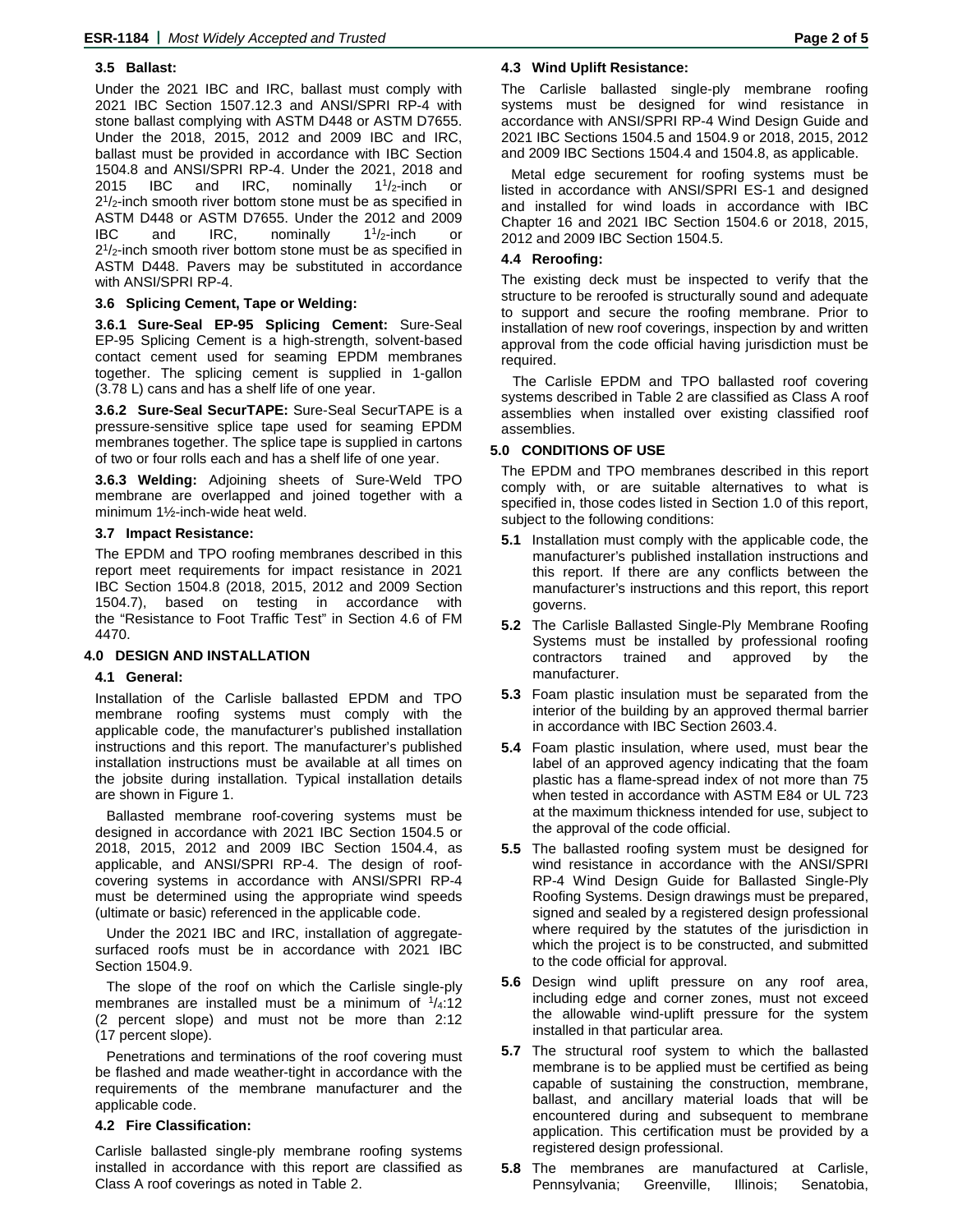Mississippi; and Tooele, Utah, under a quality control program with inspections by ICC-ES.

**5.9** For buildings under the IBC, above-deck thermal insulation board must comply with the applicable standards listed in IBC Table 1508.2.

# **6.0 EVIDENCE SUBMITTED**

Data in accordance with the ICC-ES Acceptance Criteria for Membrane Roof Covering Systems (AC75), dated July 2010 (Editorially revised April 2021).

# **7.0 IDENTIFICATION**

**7.1** EPDM and TPO membrane product labeling shall include, the name of the report holder or listee, and the ICC-ES mark of conformity. The listing or evaluation report number (ICC-ES ESR-1184) may be used in lieu of the mark of conformity. Each roll or package of rolls of EPDM and TPO membrane must bear a label noting the product name, the report holder's name (Carlisle SynTec Systems) or the name of the additional listee (Versico Roofing Systems**;** WeatherBond; Mule-Hide Products Company, Incorporated; or Roofing Products International, Inc.), the manufacturer's address or plant code, and the evaluation report number (ESR-1184) when used in a ballasted roof system. The roof membranes shown in Table 1 shall be identified in accordance with evaluation report ESR-1463 when used in a nonballasted roof system. Product labels may contain both evaluation report numbers.

**7.2** The report holder's contact information is the following:

**CARLISLE SYNTEC SYSTEMS, A DIVISION OF CARLISLE CONSTRUCTION MATERIALS, LLC POST OFFICE BOX 7000 CARLISLE, PENNSYLVANIA 17013 (717) 245-7000 [www.carlislesyntec.com](http://www.carlislesyntec.com/)**

**7.3** The Additional Listees' contact information is the following:

**VERSICO ROOFING SYSTEMS, A DIVISION OF CARLISLE CONSTRUCTION MATERIALS, LLC POST OFFICE BOX 1289 CARLISLE, PENNSYLVANIA 17013**

**WEATHERBOND, A DIVISION OF CARLISLE CONSTRUCTION MATERIALS, LLC POST OFFICE BOX 251 PLAINFIELD, PENNSYLVANIA 17081**

**MULE-HIDE PRODUCTS COMPANY, INCORPORATED 1195 PRINCE HALL DRIVE BELOIT, WISCONSIN 53511**

**ROOFING PRODUCTS INTERNATIONAL, INC. 57460 DEWITT STREET ELKHART, INDIANA 46517**

| <b>CARLISLE PRODUCT</b><br><b>NAME</b>                                       | <b>VERSICO PRODUCT</b><br><b>NAME</b>            | <b>WEATHERBOND</b><br><b>PRODUCT NAME</b>      | <b>MULE-HIDE PRODUCT</b><br><b>NAME</b>      | <b>ROOFING PRODUCT</b><br><b>INTERNATIONAL</b><br><b>PRODUCT NAME</b> |
|------------------------------------------------------------------------------|--------------------------------------------------|------------------------------------------------|----------------------------------------------|-----------------------------------------------------------------------|
| Sure-Seal EPDM                                                               | VersiGard Non-<br><b>Reinforced EPDM</b>         | WeatherBond EPDM<br>Non-Reinforced             | Mule-Hide Standard<br><b>Black EPDM</b>      | Royal Edge Non-<br><b>Reinforced EPDM</b>                             |
| VersiGard FR Non-<br>Sure-Seal FR EPDM<br><b>Reinforced EPDM</b><br>Membrane |                                                  | WeatherBond FR EPDM<br>Non-Reinforced          | Mule-Hide FR EPDM                            | Royal Edge Non-<br><b>Reinforced FR EPDM</b>                          |
| Sure-Seal EPDM<br>FleeceBACK                                                 | VersiFleece EPDM                                 | <b>WeatherBond EPDM</b><br>Fleece              |                                              | Royal Edge EPDM<br>FleeceBACK                                         |
| Sure-Seal EPDM AFX                                                           | VersiFleece AC EPDM                              | WeatherBond AC EPDM<br>Fleece                  | $\blacksquare$                               | $\overline{a}$                                                        |
| Sure-Tough EPDM                                                              | VersiGard Reinforced<br><b>EPDM</b>              | WeatherBond Standard<br><b>Reinforced EPDM</b> | Mule-Hide Standard<br><b>Reinforced EPDM</b> | Royal Edge reinforced<br><b>EPDM</b>                                  |
| Sure-White EPDM                                                              | VersiGard White<br>Standard                      | WeatherBond White<br><b>EPDM</b>               | Mule-Hide White-on-<br><b>Black EPDM</b>     | <b>Re-Flex White EPDM</b>                                             |
| Sure-White FleeceBACK                                                        |                                                  |                                                |                                              | <b>Re-Flex White EPDM</b><br><b>FleeceBACK</b>                        |
| Sure-Weld TPO                                                                | VersiWeld Reinforced<br><b>TPO</b>               | WeatherBond TPO                                | Mule-Hide TPO-c                              | Re-Flex TPO                                                           |
| Sure-Weld HS TPO                                                             | WeatherBond High<br>VersiWeld HS/ES<br>Slope TPO |                                                | Mule-Hide TPO-c FR                           | Re-Flex TPO HS                                                        |
| Sure-Weld TPO<br><b>FleeceBACK</b>                                           | VersiFleece TPO                                  | WeatherBond TPO<br>Fleece                      | Mule-Hide TPO-c Fleece<br><b>Back</b>        | Re-Flex TPO<br><b>FleeceBACK</b>                                      |
| Sure-Weld TPO AFX                                                            | VersiFleece AC TPO                               | WeatherBond TPO AC<br>Fleece                   | Mule-Hide TPO-c Fleece<br><b>Back Plus</b>   | $\blacksquare$                                                        |
| EP-95 Splicing Cement                                                        | <b>Splice Adhesive</b>                           | Splice Adhesive                                | Mule-Hide Splice<br>Adhesive                 | Royal Edge Splice<br>Adhesive                                         |
| SecurTAPE                                                                    | Quick-Applied Seam<br>Tape                       | WeatherBond Peel &<br><b>Stick Seam Tape</b>   | Mule-Hide EPDM In-<br>Seam Tape              | Royal Edge Seam Tape                                                  |

#### **TABLE 1—CORRESPONDING ROOF COVERING PRODUCT NAMES**

1These products specified in Table 1 may also be used in non-ballasted roof systems when installed in accordance with ESR-1463. For additional details regarding product specifications and identification, see ESR-1463.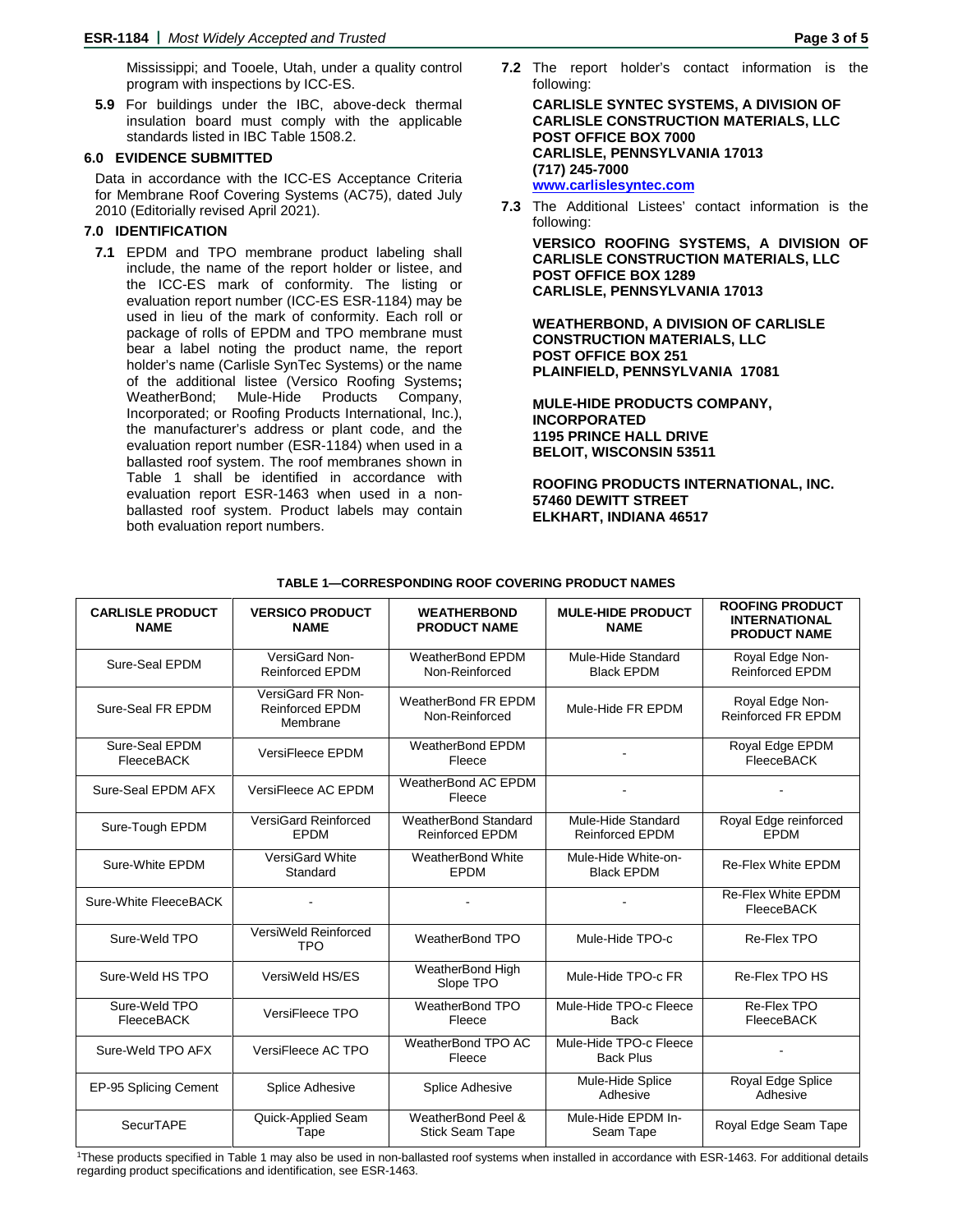#### **TABLE 2—FIRE CLASSIFICATION ASSEMBLIES—BALLASTED ROOFING SYSTEMS1**

| <b>SYSTEM</b><br>NO. | <b>ROOF</b><br><b>CLASS</b> | <b>ROOF DECK</b>                 | <b>I MAXIMUM</b><br><b>ROOF</b><br><b>SLOPE</b> | <b>INSULATION</b> <sup>1,2</sup>                                | <b>COVER BOARD</b> | <b>MEMBRANE<sup>1</sup></b> |
|----------------------|-----------------------------|----------------------------------|-------------------------------------------------|-----------------------------------------------------------------|--------------------|-----------------------------|
|                      | A                           | Combustible or<br>Noncombustible | 2:12                                            | Any UL classified insulation, any<br>thickness, any combination |                    | EPDM or TPO<br>membrane     |

For **SI:** 1inch = 25.4 mm.

<sup>1</sup>Insulation and membrane are laid loosely and surfaced with river-bottom stones, nominally 1<sup>1</sup>/<sub>2</sub> inches in diameter, at 1000 lbs. per square (min.). Suitable alternates are size Nos. 1, 2, 3, 4 and 24 (as per ASTM D448), also at 1000 lbs/sq min. In addition, concrete pavers or crushed stone may be used. Pavers must weight 1000 lbs/sq min and spaced no more than 1/8 in. apart and the crushed stone must meet the above size and weight requirements.

2All foam plastic insulation must be UL-classified foamed plastic for roofing systems, and must conform to ASTM C578 or ASTM C1289 specifications.